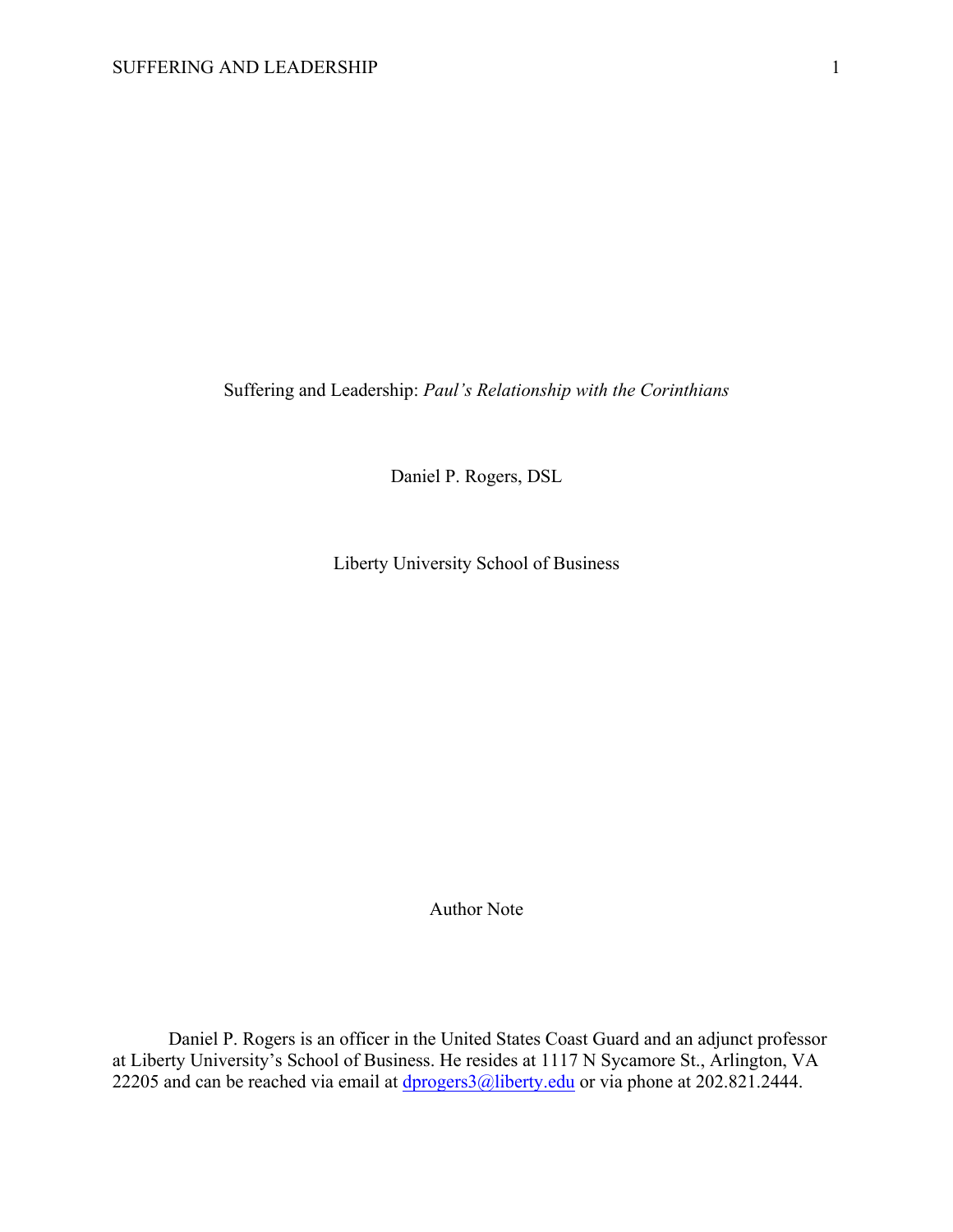# **Abstract**

This paper considers the relationship between suffering and leadership as described by Paul in 2 Corinthians 10-13. Authority is a large part of Paul's explanation. He describes how it is established in weakness. He goes on to explain how follower acceptance of and submission to authority remains through the leader's life lived, words spoken. Paul also discusses both the aim and challenges of authority. Overall, Paul centers his discussion on relationship, especially within the context of suffering. Finally, the paper analyzes Paul applying his knowledge within the context of the same letter as he relates to the Corinthians in 2 Cor 1. Corinth has suffered; Paul has suffered, but that suffering must be explained and addressed for each party to be comforted and edified.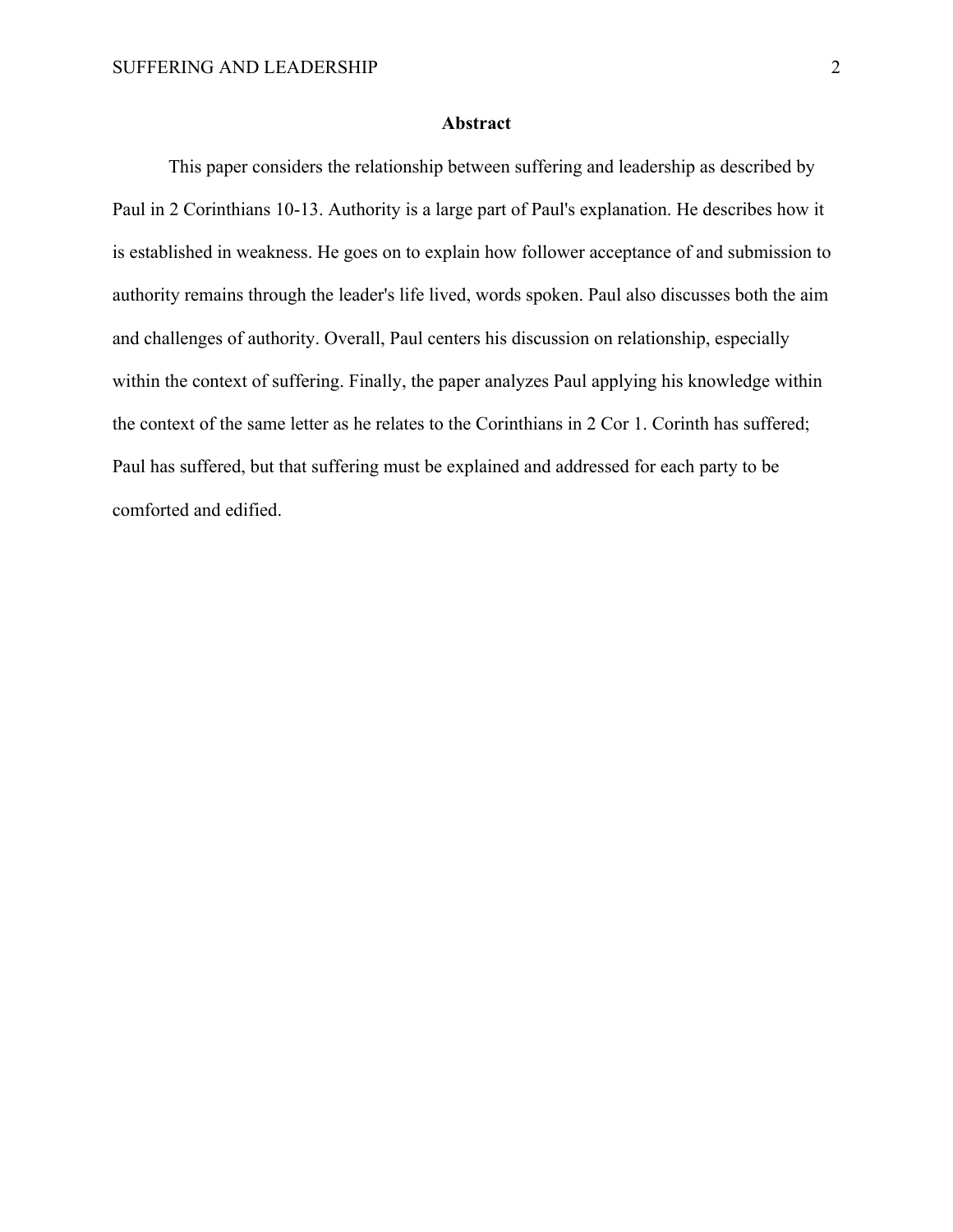### **Hamlet**

Hamlet suffered, and we are given an elegant description of his struggle within this

speech so carefully prepared by Shakespeare:

"To be, or not to be, that is the question: Whether 'tis nobler in the mind to suffer The slings and arrows of outrageous fortune(65) Or to take arms against a sea of troubles, And by opposing end them. To die, to sleep— No more—and by a sleep to say we end The heartache, and the thousand natural shocks That flesh is heir to. 'tis a consummation(70) Devoutly to be wish'd. To die, to sleep— To sleep—perchance to dream. Ay, there's the rub! For in that sleep of death what dreams may come, When we have shuffled off this mortal coil, Must give us pause—there's the respect(75) That makes calamity of so long life." (Hamlet | Act III, Scene I)

Hamlet must decide what to do in this tragedy. There are no fewer sufferings in the modern day, but they take different forms. My goal is not to analyze the legitimacy of suffering in a fallen world experienced by all humanity but instead to consider the relationship suffering has with authority and leadership, especially as it pertains to Christians. Unlike Hamlet, Christians have a frame of reference from which to address the topic of suffering: the Bible. Specifically, we will be considering Paul's second letter to the church in Corinth.

# **Introduction to 2 Corinthians**

To appropriately approach Paul's second letter to the Corinthians, we have to understand the letter's context and relationship to Paul's other letters. The following outline lists Paul's relationship with the church in Corinth:

### **Quick Overview of the Correspondence (taken from "The Epistles to the Corinthians")**

- First visit to Corinth lasting 18 months (c. AD 51)
- Goes to Jerusalem, then travels to Ephesus to begin a three-year stay (c. AD 53–55)
- Writes the "previous letter"  $[Corinthians A]$  (c. AD 53–54)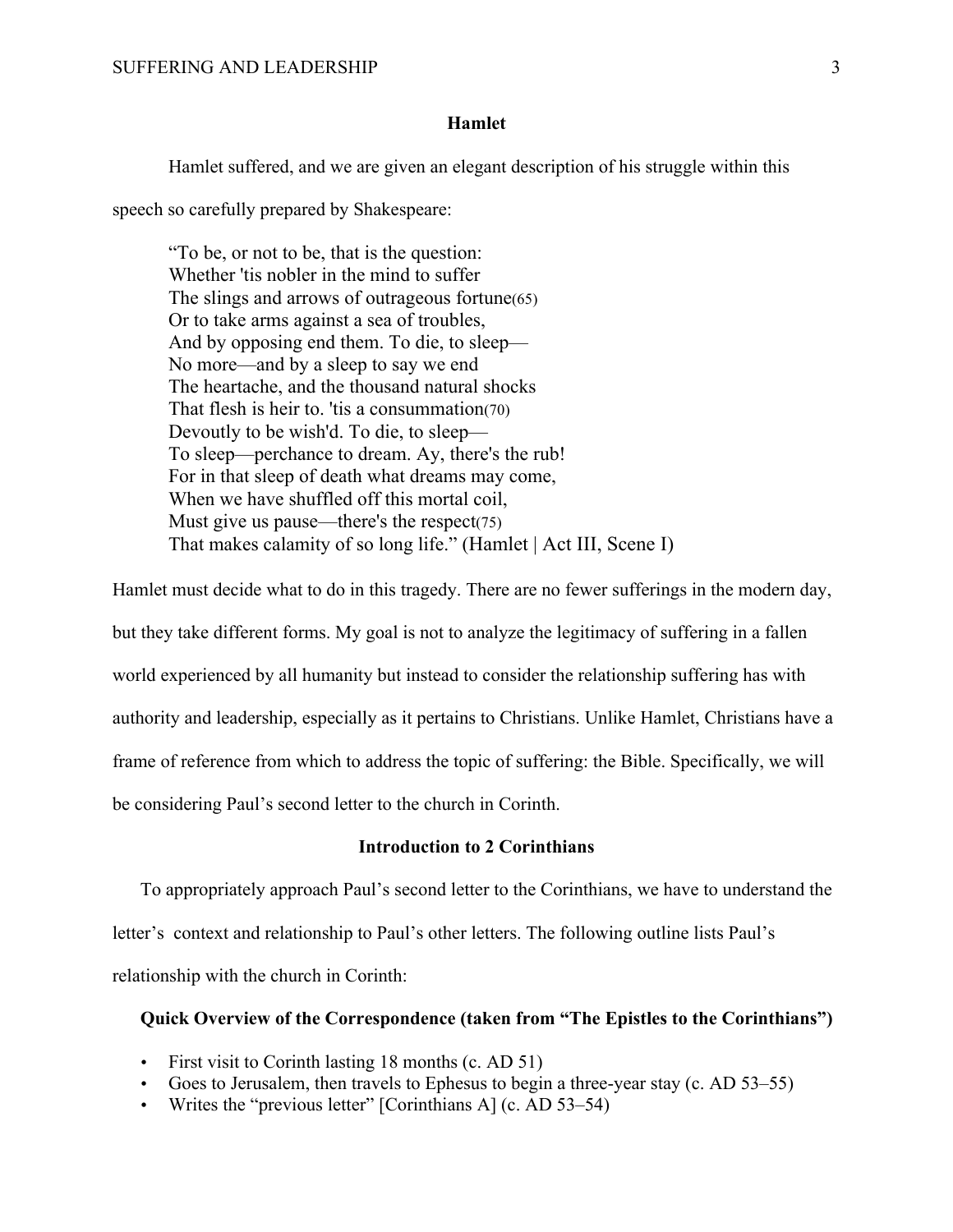#### SUFFERING AND LEADERSHIP 4

- Hears of reports from the Corinthians
- Writes "1 Corinthians" [Corinthians B] (c. AD 54–55)
- Deployes [sic] Timothy to Corinth
- The "painful visit" (Second visit)
- The "severe letter" [Corinthians C]
- Leaves Ephesus and meets Titus in Macedonia
- Writes "2 Corinthians" [Corinthians D] (c. AD 56)
- Visits Corinth a third time

Paul actually wrote 4 letters to the church in Corinth: A) the "previous letter" referenced in 1 Cor 5:9; B) 1 Corinthians; C) the "severe letter" which Paul describes in 2 Cor 2:3-4, 9; and finally D) 2 Corinthians. Paul has a long history with this church and uses his authority to assist the church in understanding both the strategic and immensely practical aspects of living as a Christian in a local community. The interactions between the parties were painful with mistrust and broken promises along the way. Paul has hurt and been hurt by this church, so Paul's fourth letter—2 Corinthians—comes after Paul receives a positive report from Titus and is encouraged by what he hears. In this letter, Paul explains what drove him in his interactions and relationship with the Corinthians.

While Paul explains himself late in 2 Corinthians, there is a distinctive shift within the letter. Chapters 1-9 have "a sense of optimism, while [chapters 10-13 have] one of pessimism. Paul is first excited and has "perfect confidence" in them (2 Cor. 7:16), but in 10-13 he says, "For I fear that perhaps when I come I may find you not as I wish" (2 Cor. 12:20)" (The Epistles to the Corinthians). Although there has been some debate among scholars whether 2 Corinthians was actually 2 letters, that discussion does not change the approach taken for this analysis. This paper considers the relationship between suffering and leadership as described by Paul in 2 Corinthians 10-13. The topics will be covered in the following order: how authority is gained, how it remains, it's aim, and it's challenge. These topics are not addressed in this order within the text, but all biblical content is taken from chapters 10-13. After the framework is laid, we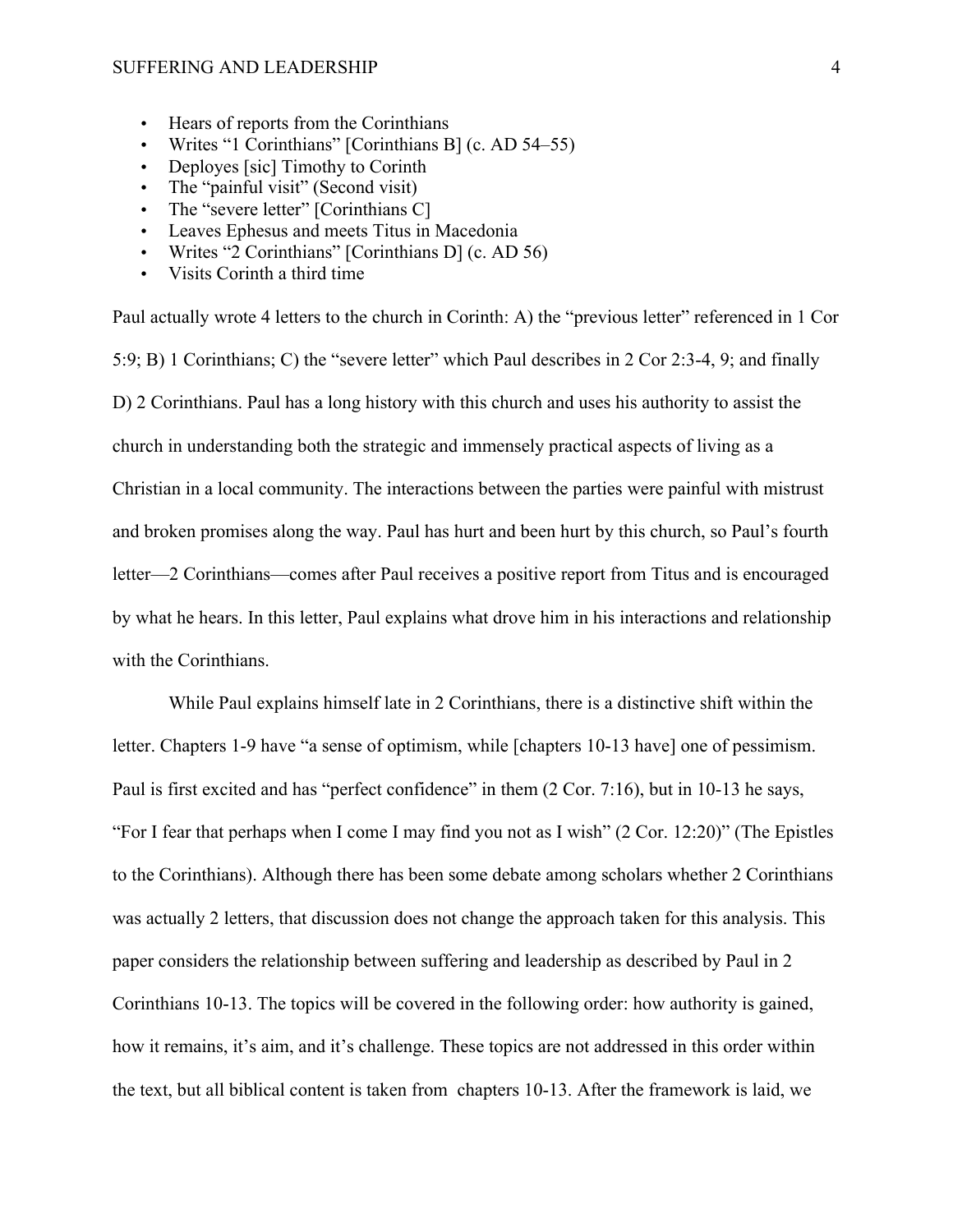will turn to 2 Corinthians 1 to see Paul applying these same principles as he opens his letter to the Corinthians.

### **Discussion of Authority and its Origins**

Beginning s discussion of authority requires an appropriate frame of reference. Yukl (2002) says, "Authority involves the rights, prerogatives, obligations, and duties associated with particular positions within an organization or social system. A leader's authority usually includes the right to make particular types of decisions for the organization." This definition gives us some clues into authority: 1) it requires an organization or social system; 2) it is typically associated with a position; 3) it is often linked with the term leader and/or leadership. As we study 2 Corinthians, we can find each of these elements as they relate to suffering. The organization or social system being addressed is the church in Corinth. Paul is taking a position as an apostle of Christ, and Paul is using his authority as the "parent" of this church (2 Cor 12:14). As this article is not intended to merely apply within the church, I have chosen to relate this discussion of authority to leadership to broaden its applicability for Christian leaders.

### **Authority is Established in Weakness**

Authority, like salvation, is established in weakness. Paul gives us ample material to analyze his understanding of authority in 2 Corinthians 10-13. Paul says, "since you seek proof that Christ is speaking in me. He is not weak in dealing with you, but is powerful among you. For he was crucified in weakness, but lives by the power of God. For we also are weak in him, but in dealing with you we will live with him by the power of God" (2 Cor 13:3-4). The source and strength of Paul's ministry comes not from his own power, but the power of Christ at work in him. Christ himself sets the example for us as he was "crucified in weakness." Christ's own authority is established in weakness, so Paul is asserting that any authority given by God and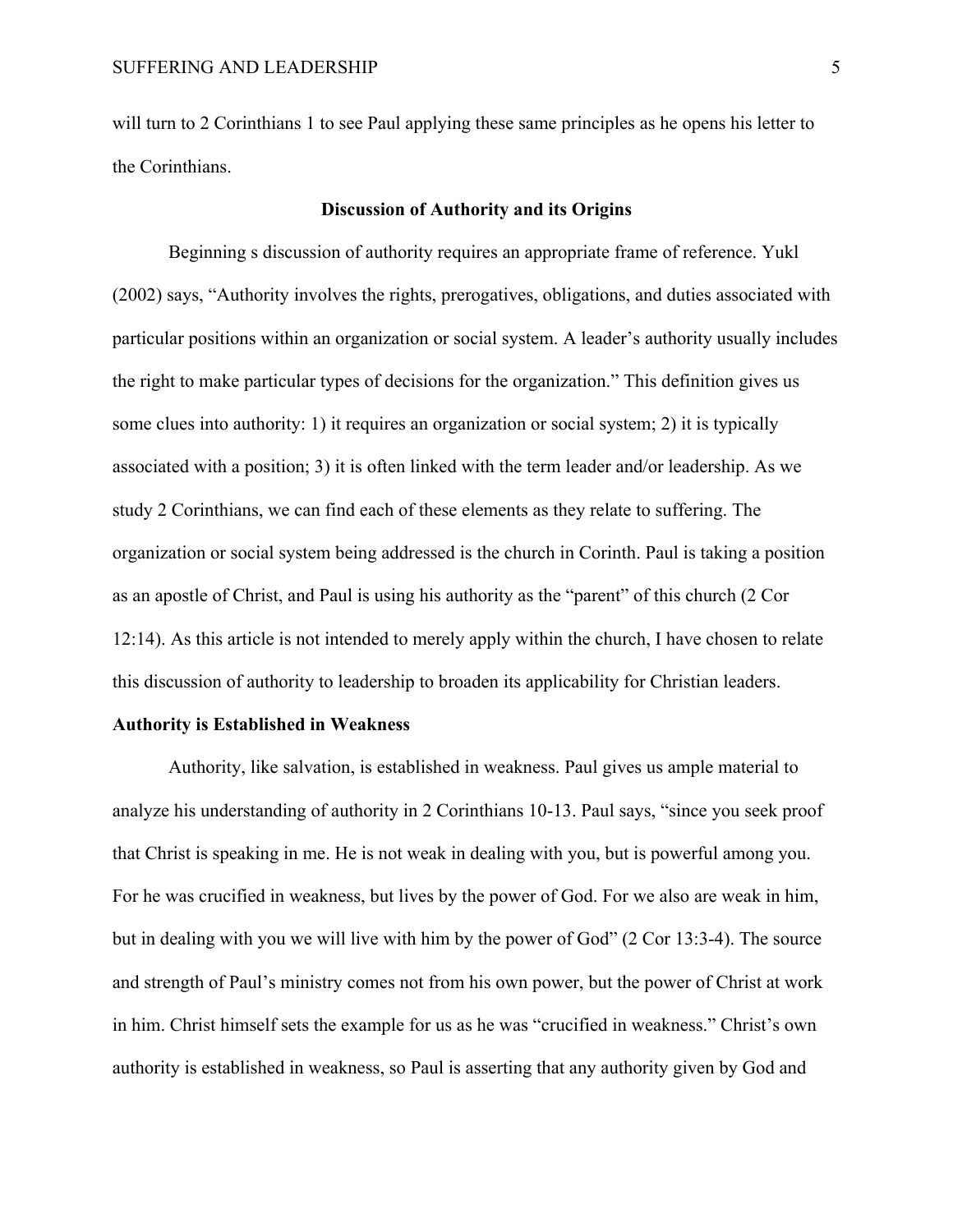resting on the power of God must have as its origin personal weakness "in him." The only way that a leader may deal with those under his care is to "live with him [Christ] by the power of God," and begin as "weak in him." Simply, authority given and derived from Christ has to have as its origin subservience to God proven through weakness. For that reason, Paul says, "If I must boast, I will boast of the things that show my weakness" (2 Cor 11:30). Paul actually seeks to establish his authority through his own shortcomings.

# **Christian Leadership Derives from Suffering**

If authority is established in weakness, Paul also states, "Or did I commit a sin in humbling myself so that you might be exalted, because I preached God's gospel to you free of charge? I robbed other churches by accepting support from them in order to serve you. And when I was with you and was in need, I did not burden anyone, for the brothers who came from Macedonia supplied my need. So I refrained and will refrain from burdening you in any way" (2) Cor 11:7-9). Paul seems to link the leadership and authority given to him by taking the burden on himself instead of burdening the church in order to present the gospel "free of charge." While the church looked down on him for not accepting pay for his teaching, Paul provides this action as a two-fold support of his position. He bore the burden of supporting himself and he bore the reproof of the church for not accepting pay.

Secondly, Paul seems to link the amount of authority given with the level of suffering endured:

"Are they servants of Christ? I am a better one--I am talking like a madman--with far greater labors, far more imprisonments, with countless beatings, and often near death. Five times I received at the hands of the Jews the forty lashes less one. Three times I was beaten with rods. Once I was stoned. Three times I was shipwrecked; a night and a day I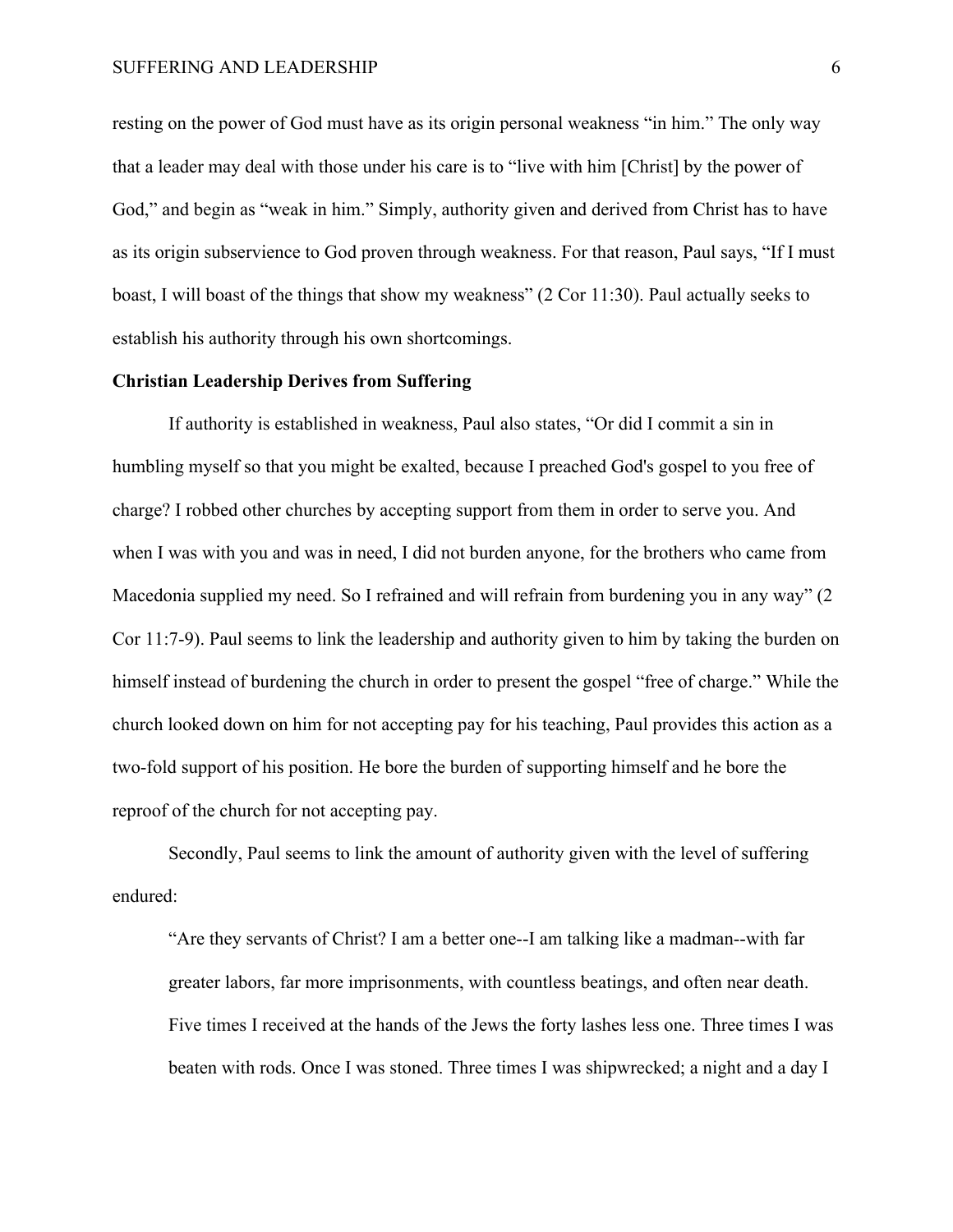was adrift at sea; on frequent journeys, in danger from rivers, danger from robbers, danger from my own people, danger from Gentiles, danger in the city, danger in the wilderness, danger at sea, danger from false brothers; in toil and hardship, through many a sleepless night, in hunger and thirst, often without food, in cold and exposure." (2 Cor

11:23-27).

In order to establish his authority in addressing the church, Paul does the opposite of what one might expect. He provides here a lengthy list of his sufferings. What is interesting to note within this list is that none of these sufferings can be described as self-imposed. Every one of the sufferings originates from an external source. This is important to note, as we cannot personally gin up sufferings to establish our authority. Sufferings come upon Christians, so any action must be in response to the suffering and not an attempt to impose suffering on one's self for selfpromotion.

#### **Leadership Builds through Mutual Hardship**

While Paul explains why he did not accept pay for the gospel, this action stole an opportunity for suffering from the Corinthian church, "For in what were you less favored than the rest of the churches, except that I myself did not burden you? Forgive me this wrong" (2 Cor 12:13)! Paul laments that he did not allow the church to suffer in supporting him financially as that support would have allowed them growth, yet even now he still refuses to accept their support; he says of the Corinthians that he "seek[s] not what is yours but you" (2 Cor 12:14). This disagreement between the parties actually allows for shared hardship. The hardship I'm describing is not financial, but emotional. Should the church support the apostle? Yes. Should he accept their support? No. This discrepancy creates a tension. Paul will not take the support so the gospel is free, which causes the church to question whether Paul "was crafty … and got the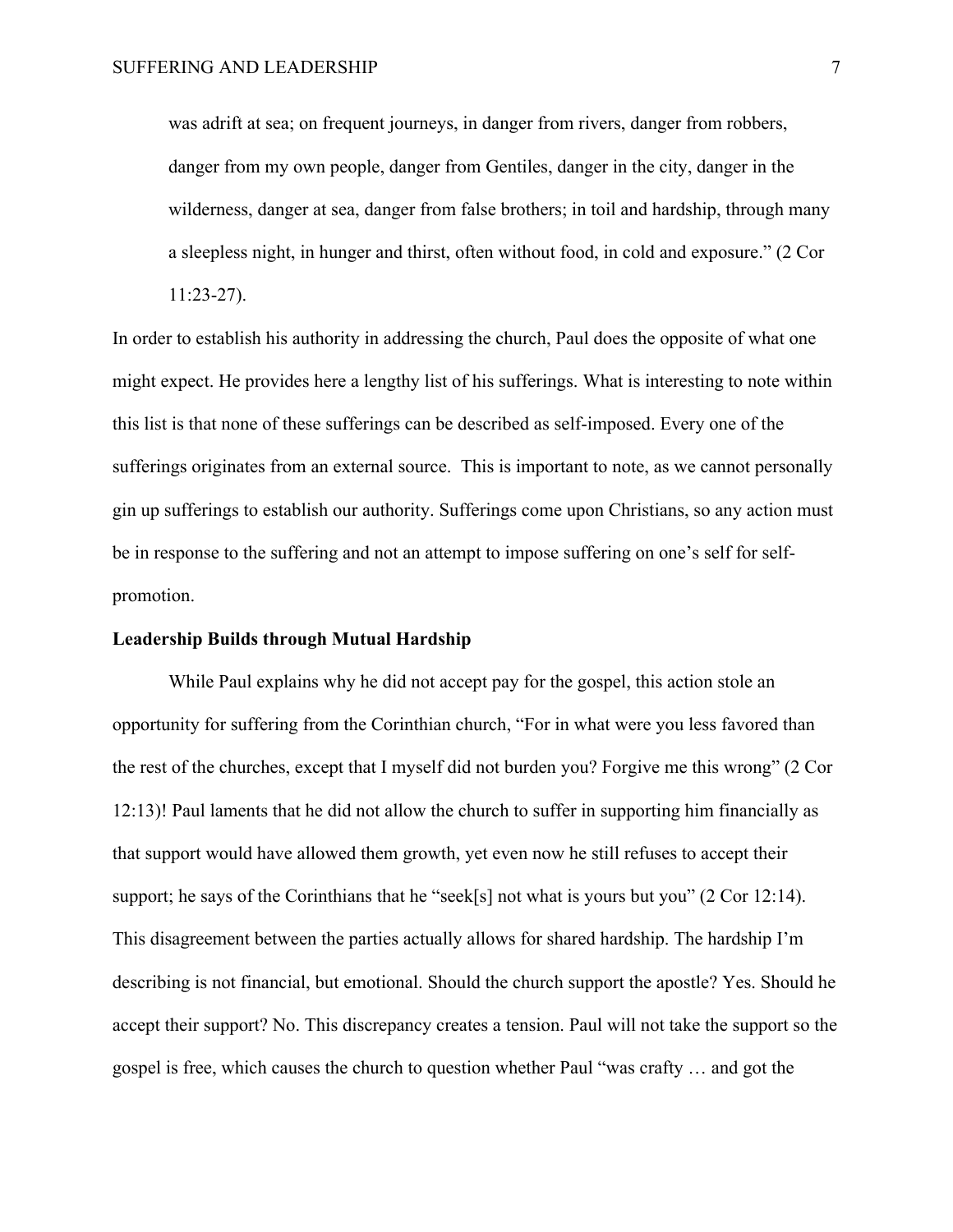better of [them] by deceit" (2 Cor 12:16). Therein Paul is offered the opportunity to present that same gospel yet again, which only affirms his weakness and Christ's strength.

Blackaby (2001), finds as similar motif outside the Bible and goes so far as to say, "So many of history's great leaders suffered major failures, crises, and disappointments in their development as leaders that these traumas almost seem prerequisite to leadership success. If any conclusion can be drawn from the biographies of great leaders, it is that none enjoyed easy paths to greatness. It could, in fact, be argued that, had they avoided hardship, greatness would also have eluded them" (p. 41).

When we consider the extent of suffering in the world, it should not surprise us to find leaders that have suffered. However, the link between perceived "greatness" in the world and the extent of suffering endured by these leaders should give us pause to consider that this motif aligns with Paul's language in 2 Cor 10-13: Authority is established in weakness, derives from suffering, and builds through mutual hardship between leader and follower.

#### **Follower Relationship to Authority**

Authority comes from above, but also implies an understanding between leader and follower that must be maintained. Paul discusses that relationship and how to maintain that understanding in 2 Corinthians 12. Any relationship must consider the expectations of the leader and followers as well as the intent of the organization as a whole. For Christians, follower acceptance of and submission to authority relies upon the life lived and words spoken by the leader. Paul says it this way, "Though if I should wish to boast, I would not be a fool, for I would be speaking the truth. But I refrain from it, so that no one may think more of me than he sees in me or hears from me" ( 2 Cor 12:6). What matters is not the loftiness of the leader or the leader's reputation with others that matters most; instead, it is the example provided by the leader in the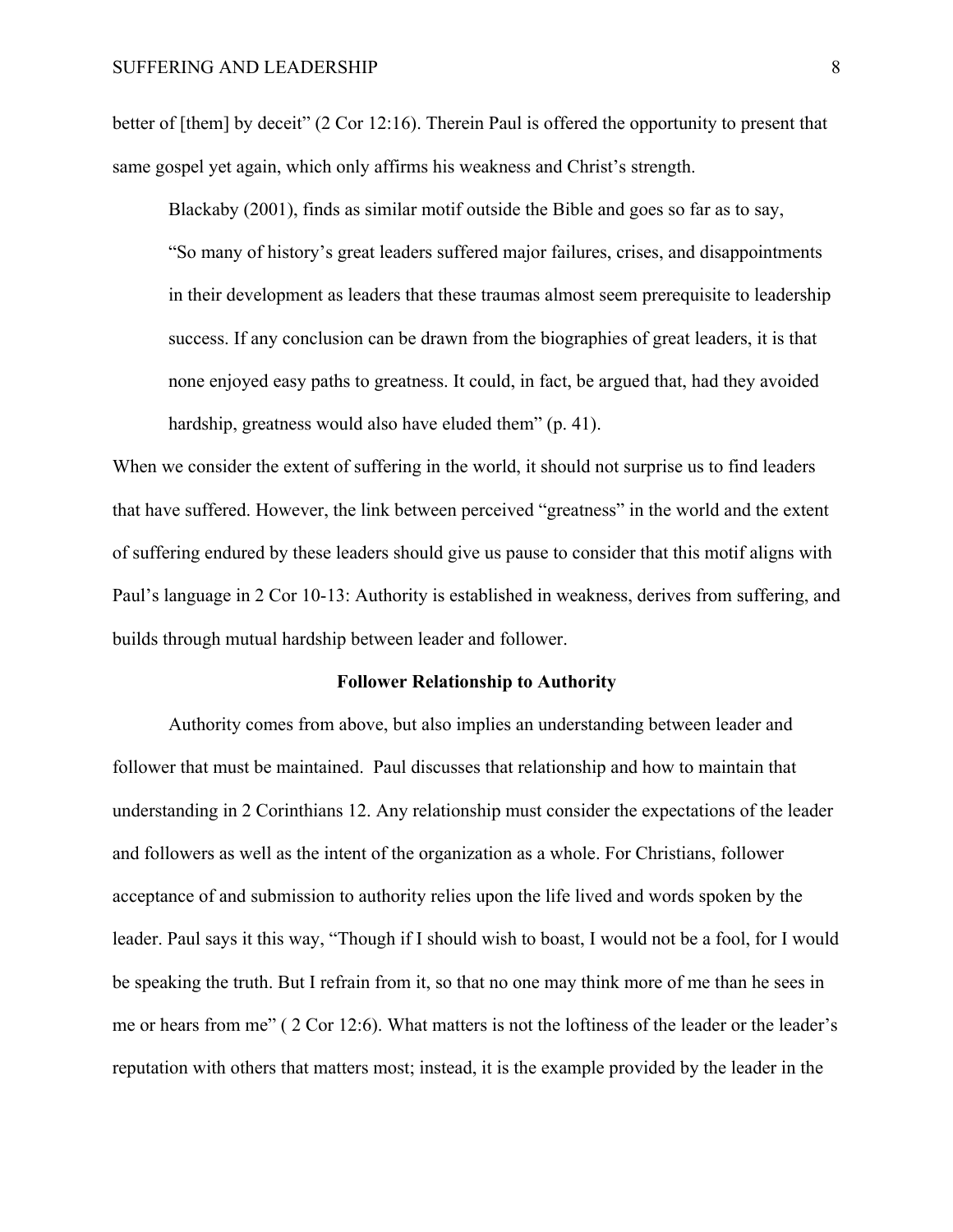#### SUFFERING AND LEADERSHIP 9

presence of the followers as well as the manner and content of speech given by the leader than support his claims. Paul's stance is that lowliness makes a good leader and you won't know the sincerity of that lowliness except in their presence. Blackaby (2001) says, "Leadership is ultimately based on trust. Since people choose to follow leaders they trust, their confidence must have a foundation. That foundation is honesty" (p. 104). Honesty in Paul's case is consistency of words and deeds.

Paul provides an example for leaders today in how authority remains, and he gives some practical application for a life well lived with acceptable words spoken: speak of others, not yourself; suffering prevents conceit; followers lift up their leader; relationship is paramount; righteousness is the aim; and unrighteousness results in mourning.

#### **Speak of Others, Not Yourself**

2 Corinthians 12:1-5 provides an example of Paul boasting in a man being called up into the 3rd heaven and boasting on his behalf:

"I must go on boasting. Though there is nothing to be gained by it, I will go on to visions and revelations of the Lord. I know a man in Christ who fourteen years ago was caught up to the third heaven--whether in the body or out of the body I do not know, God knows. And I know that this man was caught up into paradise--whether in the body or out of the body I do not know, God knows-- and he heard things that cannot be told, which man may not utter. On behalf of this man I will boast, but on my own behalf I will not boast, except of my weaknesses."

Paul's goal in this description is to encourage the saints that boasting on the work of God is not a bad thing, but boasting about the work of God within your own life tends to bring about pride. Therefore, Paul chooses to boast on another and not himself to God's glory and not his own.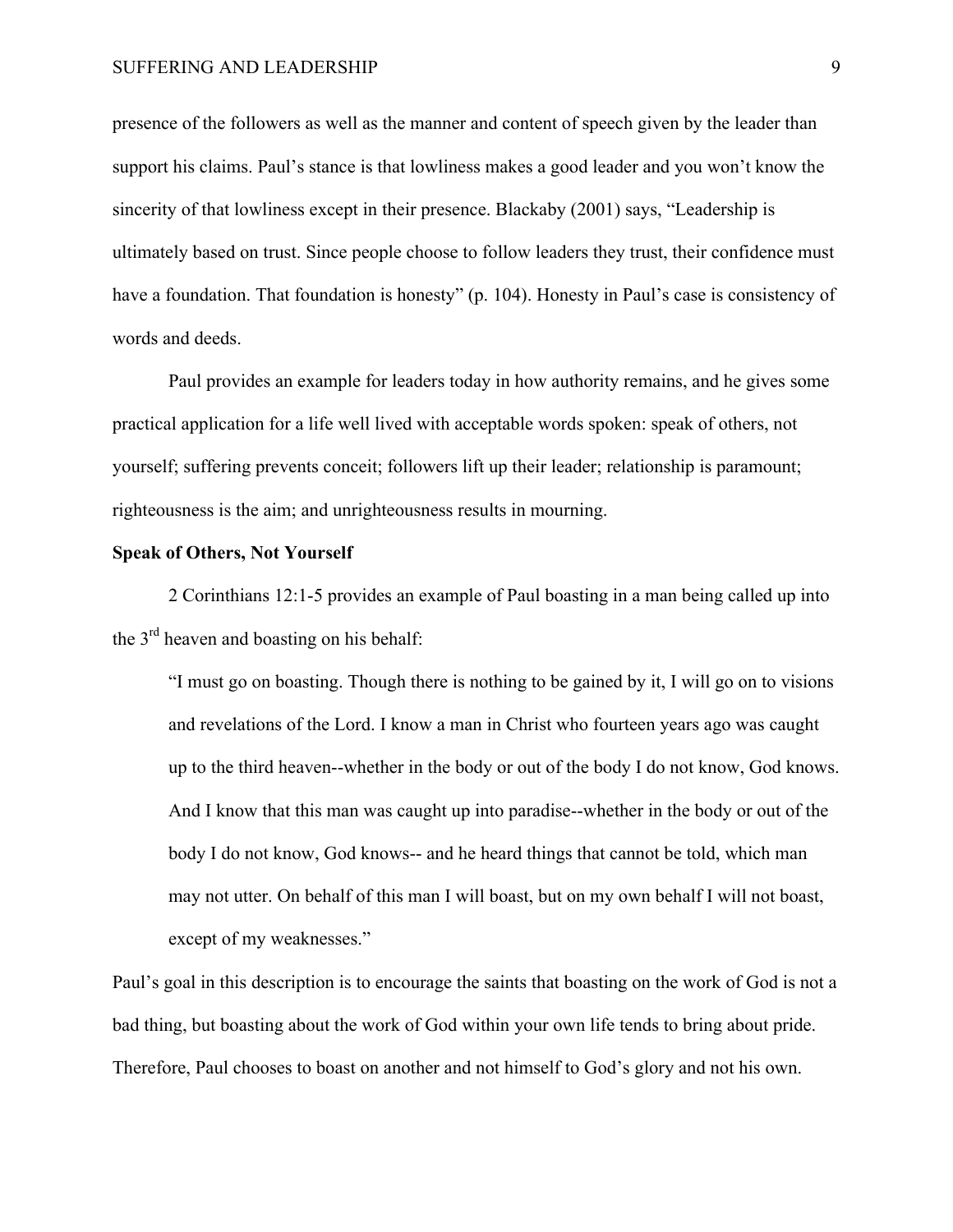# **Suffering Prevents Conceit**

Another method used to prevent pride and ensure God's glory is suffering, but this suffering is not aimless, pointless, or needless. It is specifically applied to Christians to force constant dependence on God. Owen (2006) says,

"So even with his [God's] own, he may, he does, leave them sometimes to some vexatious distempers, either to prevent or cure some other evil. … Now if this be the state and condition of lust [sin] in it's prevalency, that God oftentimes suffers it so to prevail, at least to admonish us, and to humble us, perhaps to chasten and correct us for our general loose and careless walking, it is possible that the *effect* should be removed and the *cause* continued, that the *particular* lust should be mortified and the *general* course be unreformed? He, then that would really, thoroughly, and acceptably mortify any disquieting lust, let him take care to be equally diligent in all parts of obedience, and know that every lust, every omission of duty, is burdensome to God [Isa. 43:24], though but one is so to him" (p. 89).

In other words, sometimes we are left to struggle with sins we'd rather not have to deal with for the very purpose of keeping us reliant on God. We don't grow in the area we'd like in order to grow in the area God has in mind. Even if sin doesn't cause the suffering, we suffer that Christ might be our "all in all" and remain clear in our focus. For Paul, this suffering took the form of a "thorn in the flesh" explained in 2 Cor 12:7-10,

"So to keep me from becoming conceited because of the surpassing greatness of the revelations, a thorn was given me in the flesh, a messenger of Satan to harass me, to keep me from becoming conceited. Three times I pleaded with the Lord about this, that it should leave me. But he said to me, "My grace is sufficient for you, for my power is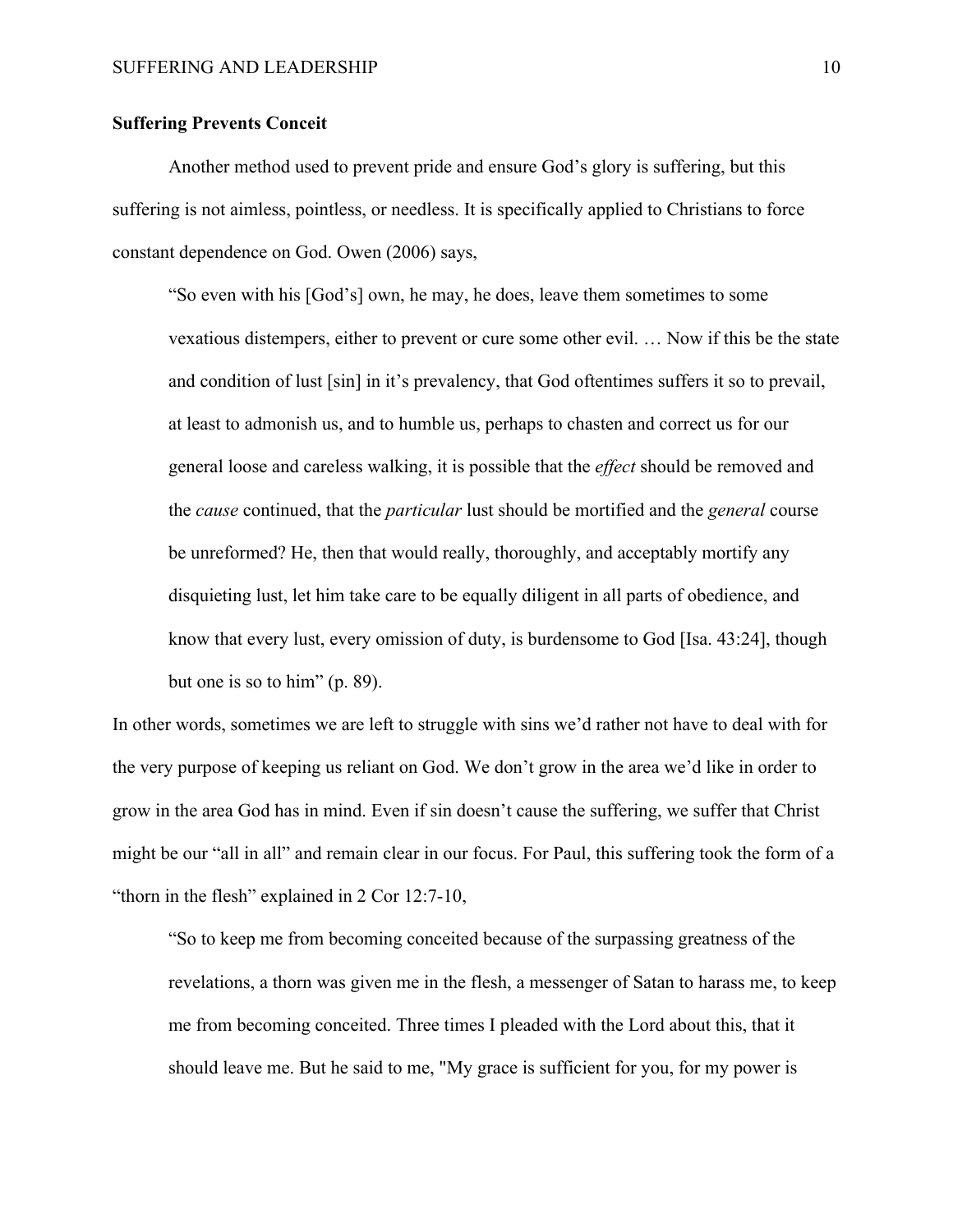made perfect in weakness." Therefore I will boast all the more gladly of my weaknesses, so that the power of Christ may rest upon me. For the sake of Christ, then, I am content with weaknesses, insults, hardships, persecutions, and calamities. For when I am weak, then I am strong."

The important component of the thorn in the flesh is not the identity of the thorn, but its function. It served to keep Paul weak in order to show forth the glory of God.

# **Followers Lift Up the Leader**

It is up to the followers to lift up the leader. This was not occurring within the Corinthian church. Their lack of trust in Paul and his methods identifies another opportunity for Paul to explain the gospel and its power in weakness. He makes himself a fool for their sake to help them understand the relationship between authority and suffering in 2 Cor 12: 11-12,

"I have been a fool! You forced me to it, for I ought to have been commended by you. For I was not at all inferior to these super-apostles, even though I am nothing. The signs of a true apostle were performed among you with utmost patience, with signs and wonders and mighty works."

Paul makes the case that it is specifically because he is "nothing" and has suffered that he is granted authority within the church.

### **Relationship is Paramount**

Paul desires relationship with these Christians. He feels responsibility for these Christians, and he has a great love for this church in Corinth. Yet, Paul also spends a lot of time defending his technique to gain trust. He has to continually prove that what he has preached he does indeed live or trust cannot be maintained. Malphurs (2003) says, "If people do not trust those who would lead them through change, they will resist that change. The message here is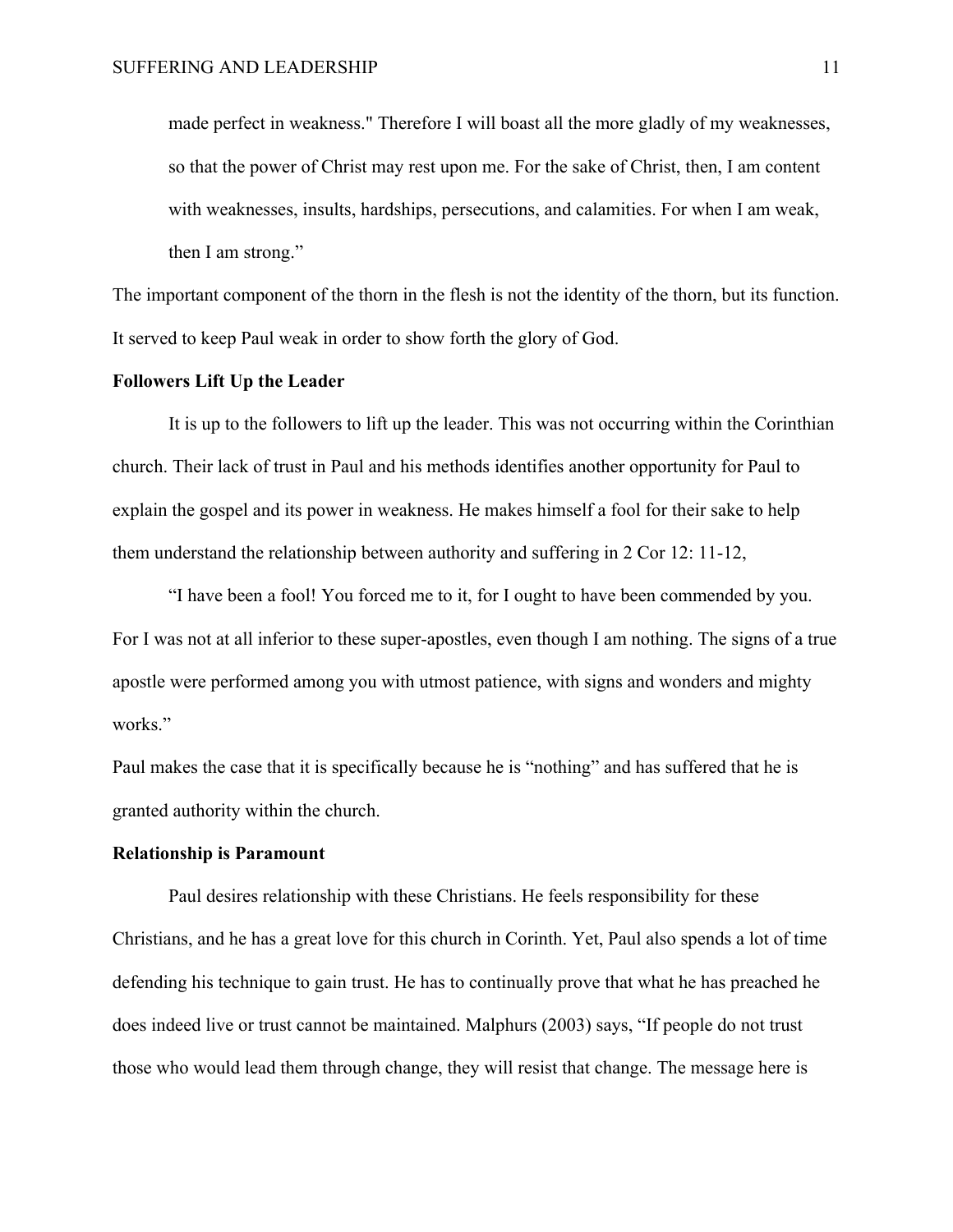clear. Any leaders in an organization will need sufficient credibility with their people before they can introduce new organizational values" (p. 129).

Establishment and maintenance of trust helps explain why Paul's writing so often provides why he acts in the way he does, the what that should result from the gospel properly understood, and the implications of that within the people's lives—fruit of the spirit, diminishing sin, love for God and one another. He spends so much time writing and caring for them specifically for their benefit: "Here for the third time I am ready to come to you. And I will not be a burden, for I seek not what is yours but you. For children are not obligated to save up for their parents, but parents for their children" (2 Cor 12:14). Even when hurt, Paul does not diminish in his love for the Corinthian church.

### **Righteousness is the Aim**

The relationship that Paul desires with the church is not an end in itself. The goal of the relationship is righteousness. It is not a righteousness that Paul produces, but one which he promotes to the church's edification:

"Have you been thinking all along that we have been defending ourselves to you? It is in the sight of God that we have been speaking in Christ, and all for your upbuilding, beloved. For I fear that perhaps when I come I may find you not as I wish, and that you may find me not as you wish--that perhaps there may be quarreling, jealousy, anger, hostility, slander, gossip, conceit, and disorder" (2 Cor 12:19-20).

The premise of suffering and indwelling sin makes relationships difficult. We are not the leaders we would be, followers are not what we would wish, and we suffer as a result. Ideally, the work would be complete, but righteousness is not yet perfected until glorification. Instead, we must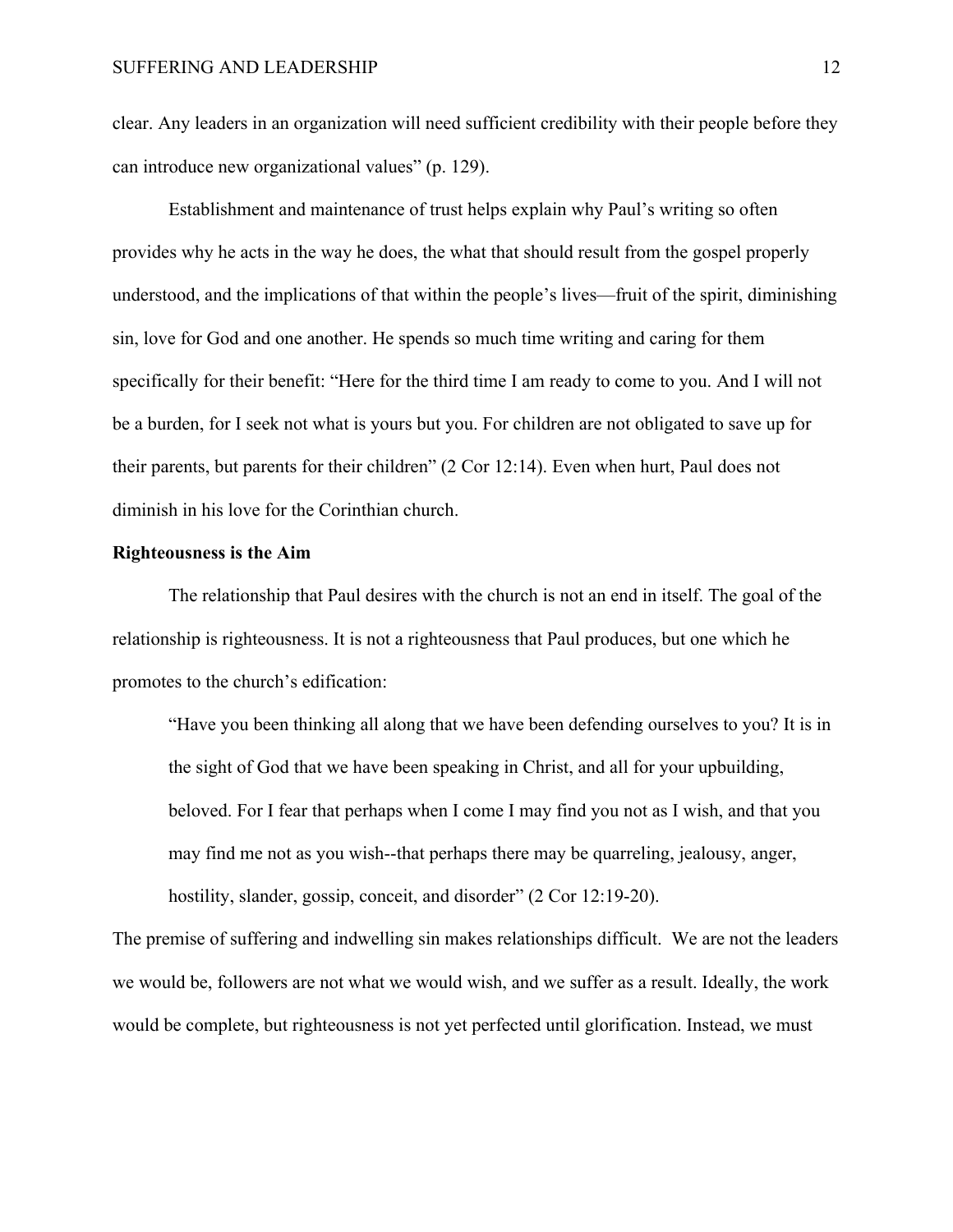struggle through imperfect relationships while bearing in mind that righteousness is the aim; not just ours and not just theirs, but the righteousness of us all.

### **Unrighteousness Results in Mourning**

Finally, since there is a leader/follower relationship with a goal of righteousness and God's glory, failure to see lives changed through the power of the gospel results in mourning for the leader. The leader enters into another form of suffering because of his or her desire to see righteousness produced within the lives of the followers. In Paul's case, "I fear that when I come again my God may humble me before you, and I may have to mourn over many of those who sinned earlier and have not repented of the impurity, sexual immorality, and sensuality that they have practiced" (2 Cor 12:21). Paul has no desire to see unrepentant hearts. He prefers to delight in the righteousness evident in believer's lives. Either way, he is forced as the leader to join in the suffering of his followers. Unrepentant hearts create suffering for Paul specifically because he cares. If he didn't care or take personally his role in the lives of the people within this church, he would not suffer so. Neither would we have considered him an effective leader.

#### **The Goal of Authority**

Christian authority does not exist in a vacuum. Instead, it comes with a readymade goal defined by our new identity in Christ. This goal contains three elements: 1) a consistent message; 2) the centrality of Christ; and 3) a requirement to undermine inappropriate claims. When placed in authority, leaders must begin with a consistent message, "Let such a person understand that what we say by letter when absent, we do when present" (2 Cor 10:11). Malphurs (2003) says, "I have defined organizational values as the constant, passionate, biblical core beliefs that drive the ministry" (p. 144). Values are more than beliefs. Words must match actions. No leader may present words they have not applied within their own lives and expect to remain relevant.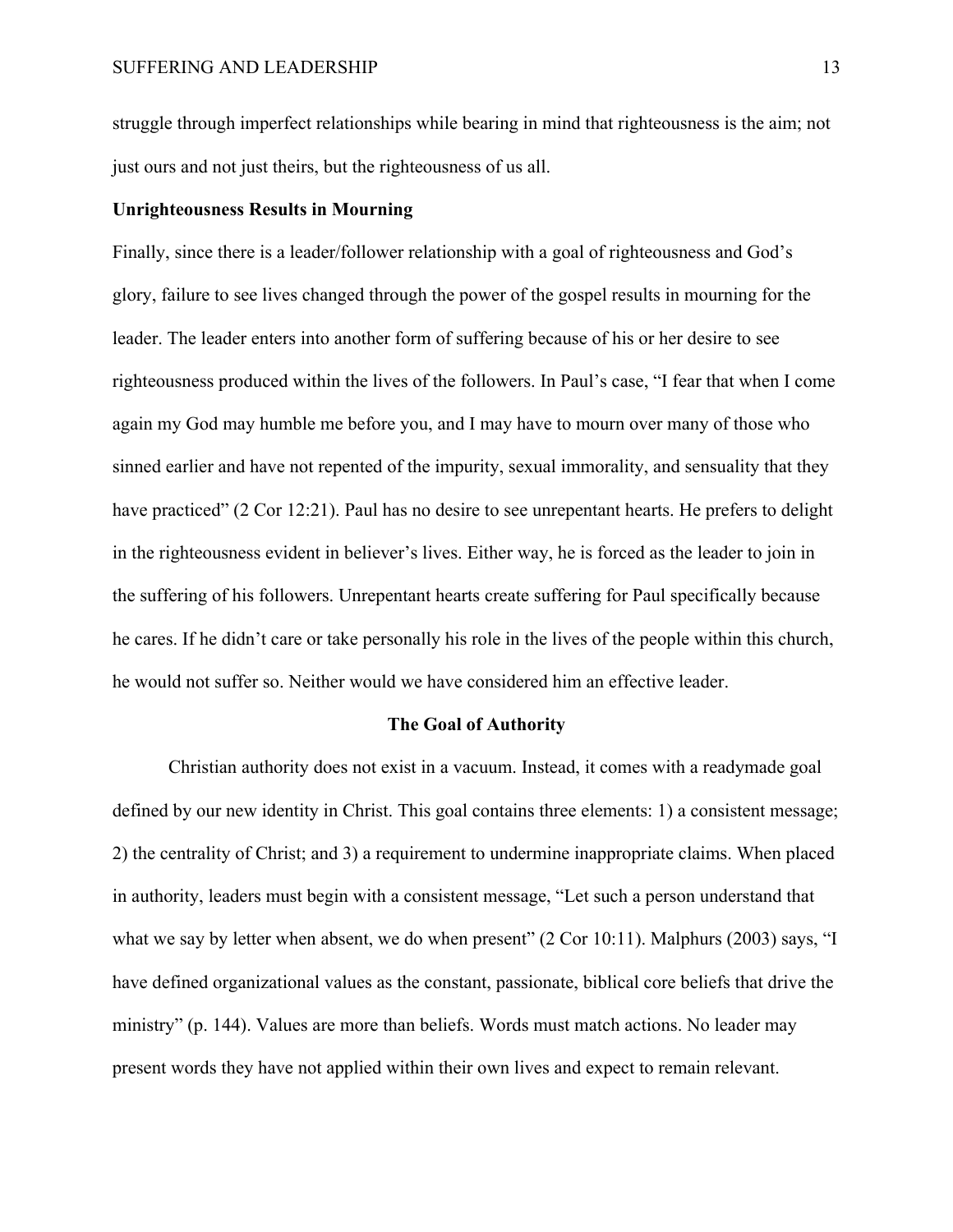#### SUFFERING AND LEADERSHIP 14

Otherwise, those words really don't represent the beliefs of the individual. This doesn't require a one-size-fits-all kind of approach to leadership. Leadership style may shift dramatically depending on the situation, the roles, and the responsibilities of the individuals involved. Goleman (2002) presents six different leadership styles: "visionary, coaching, affiliative, democratic, pacesetting, and commanding" (p. 55). Each has its place, but trust and consistency are still the foundation of effectiveness.

A consistent message is one thing, but one that centralizes Christ is a must within the church, "For even if I boast a little too much of our authority, which the Lord gave for building you up and not for destroying you, I will not be ashamed" (2 Cor 10:8). Ultimately, it is the Lord who gave the authority. Paul goes on within 2 Cor 10:13-18 to focus on Christ's headship within the effort:

"But we will not boast beyond limits, but will boast only with regard to the area of influence God assigned to us, to reach even to you. For we are not overextending ourselves, as though we did not reach you. For we were the first to come all the way to you with the gospel of Christ. We do not boast beyond limit in the labors of others. But our hope is that as your faith increases, our area of influence among you may be greatly enlarged, so that we may preach the gospel in lands beyond you, without boasting of work already done in another's area of influence. "Let the one who boasts, boast in the Lord." For it is not the one who commends himself who is approved, but the one whom the Lord commends.

God assigned the role. The preaching of the gospel of Christ is the goal of that role. The strengthening of faith within Corinth allows for that gospel to continue its spread. Boasting is in the Lord, and ultimately it is the Lord who will commend the effort.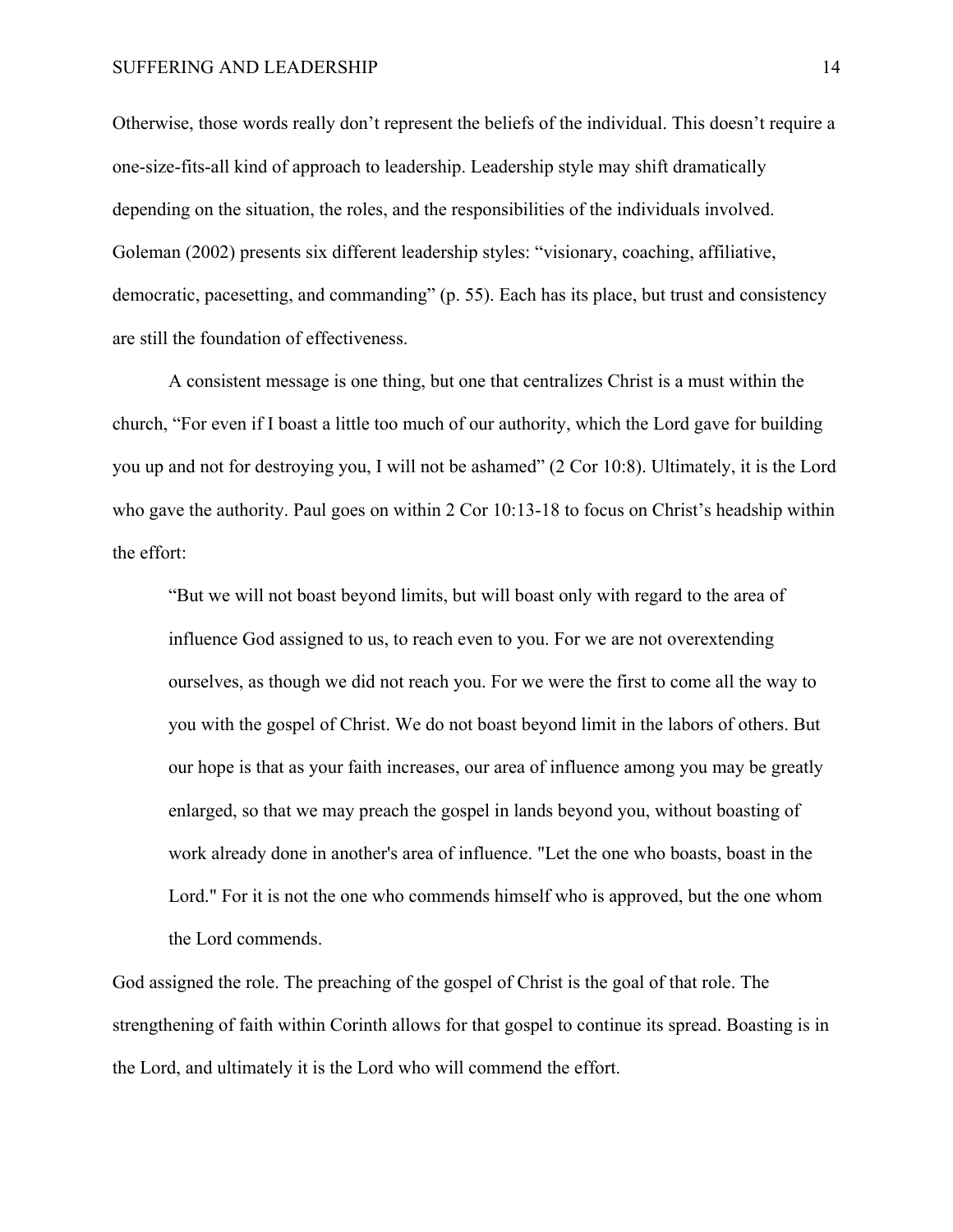Finally, a leader must undermine inappropriate claims:

"We destroy arguments and every lofty opinion raised against the knowledge of God, and take every thought captive to obey Christ, being ready to punish every disobedience, when your obedience is complete (2 Cor 10:5-6); And what I do I will continue to do, in order to undermine the claim of those who would like to claim that in their boasted mission they work on the same terms as we do" (2 Cor 11:12).

If a leader is given a role and message to proclaim, implied within that role and message is a need to undermine those that claim to offer the same message and yet distort it.

#### **The Challenge of Authority**

Authority also has challenges that must be borne by the leader. Paul's authority resulted in anxiety, "And, apart from other things, there is the daily pressure on me of my anxiety for all the churches. Who is weak, and I am not weak? Who is made to fall, and I am not indignant" (2 Cor 11:28-29)? These verses are an interesting view of anxiety because they should give pause to those who may seek leadership. A leader who really cares necessarily will be anxious for those in his or her care. A leader literally joins in the sufferings of his or her followers.

Another challenge of authority is helping followers do what is right even as the leader fails. Paul struggled with this concept in 2 Cor 13:7, "But we pray to God that you may not do wrong--not that we may appear to have met the test, but that you may do what is right, though we may seem to have failed." The implication is that God is in control and the one that keeps one from doing wrong, but the example of the leader is a strong one. If righteousness is the aim, and the message is brought by fallen man, this challenge is one well worth pondering. Kelley (2001) presents one possible answer to this dilemma in his presentation of commitment. He says,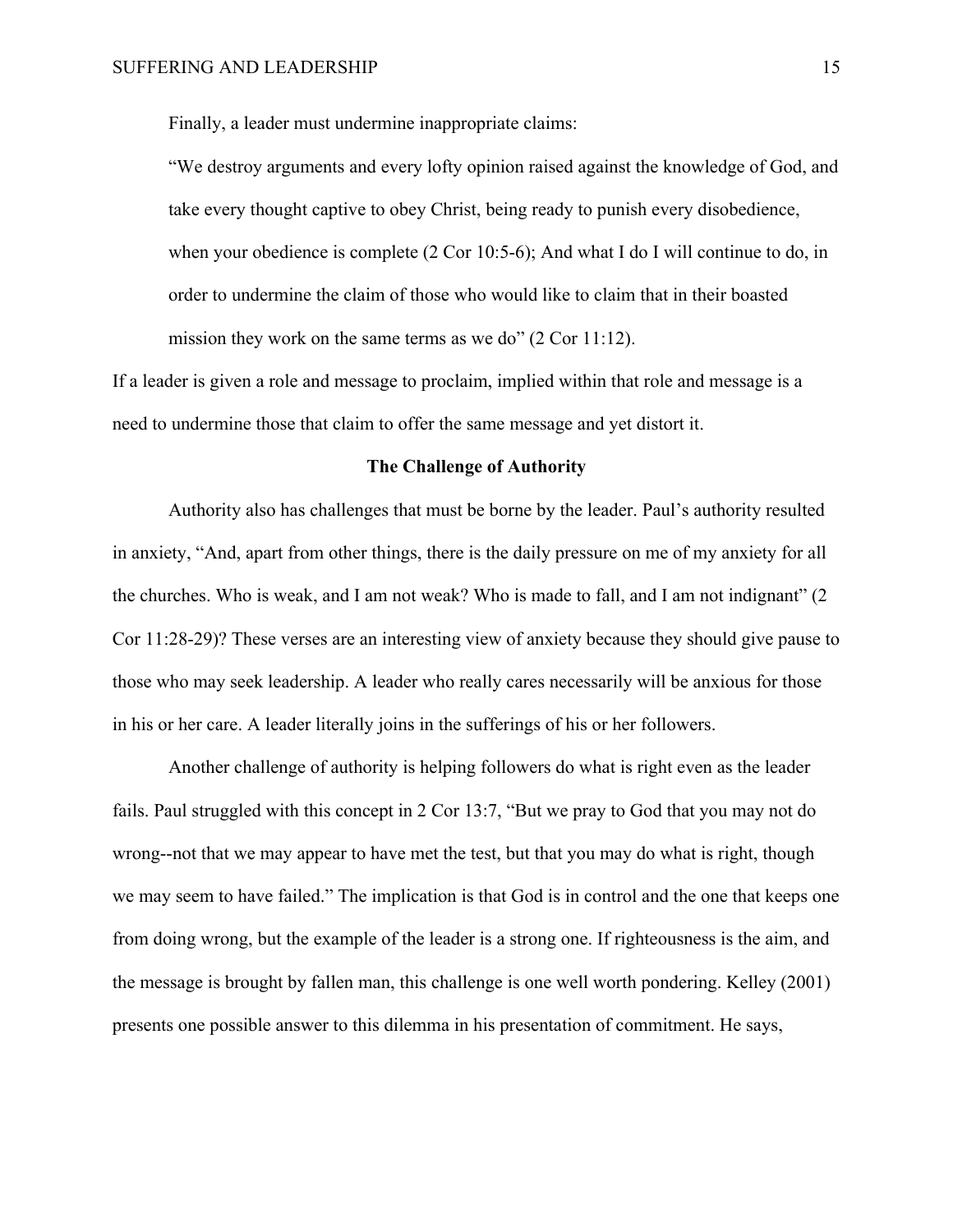"Effective followers are committed to something—a cause, a product, an organization, an idea—in addition to the care of their own lives and careers. Some leaders misinterpret this commitment. Seeing their authority acknowledged, they mistake loyalty to a goal for loyalty to themselves. But the fact is that many effective followers see leaders merely as coadventurers on a worthy crusade, and if they suspect their leader of flagging commitment or conflictive motives they may just withdraw their support."

This commitment seems to be just what Paul continually emphasizes. He wants no commitment for himself, but to Christ and his gospel. By keeping the focus on Christ, Paul desires to make good followers without getting in the way as the "leader."

The final challenge of authority listed by Paul in these chapters is his desire to use authority to build up and trust God for restoration. Authority requires a leader to meet the needs of followers. If followers require reproof, it is the role of the leader to provide it. The challenge comes in that a caring leader would prefer to encourage and build up instead of confronting and restoring those who have fallen. We want followers to succeed, yet authority requires us to both confront and encourage depending of the state of the follower. Paul says it this way:

"For we are glad when we are weak and you are strong. Your restoration is what we pray for. For this reason I write these things while I am away from you, that when I come I may not have to be severe in my use of the authority that the Lord has given me for building up and not for tearing down" (2 Cor 13:9-10).

### **2 Corinthians 1: Paul's Use of Authority**

Knowing that Paul was working from the framework presented in 2 Cor 10-13 allows us a better opportunity to understand the opening chapter of 2 Corinthians. Remembering the position of the writing of 2 Corinthians within the context of Paul's interactions with the church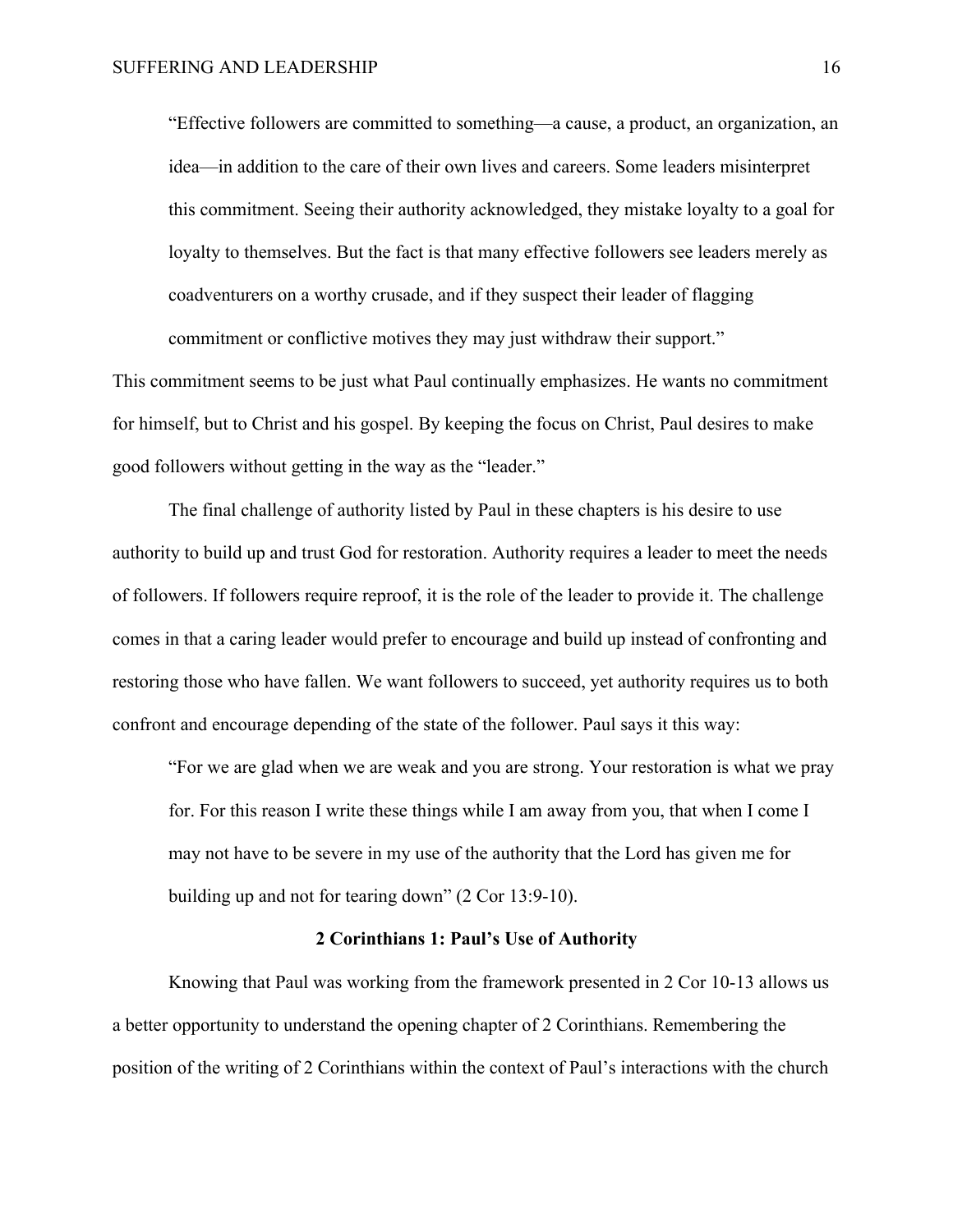#### SUFFERING AND LEADERSHIP 17

in Corinth, we can understand why Paul was so interested in describing the relationship between authority, leadership, and suffering. He had caused the church to suffer. He had suffered over and through his relationship with this church. He had just had a "painful visit" he did not hope to repeat followed up by a "severe letter" to the church. Yet, through all this he had just received a favorable report from Titus about the church. Paul's relationship with this church had been rocky. Bearing this in mind, we are going to consider 2 Cor 1:1-10 as Paul begins his fourth letter to this church. These verses can be considered the introduction and beginning sections of the chapter. We will only consider these sections as they specifically address suffering within the context of the relationship between Paul and this church.

### **Introduction**

After introducing the authors of the letter (Paul  $&$  Timothy), and describing himself as an apostle "by the will of God" and Timothy as "our brother," Paul then identifies his audience, the Corinthian church. This is the only instance of author versus audience used within this section.

Paul begins his address with repeated use of God, Jesus Christ, Father, and Lord. This language identifies God as the source of the "grace" which Paul offers. God is described as father first (ours and Christ's). Then in verse 3, Jesus Christ is identified as father of "mercies" and "all comfort."

Building off of this identity of Christ, Paul uses inclusive language with the Corinthian church—words like us, our, all, we. He identifies with his audience as they share in Christ's role as the father of mercies and all comfort. By sharing in the language, Paul is showing that he and Timothy also share in the "affliction" of the church. Yet this affliction is not without purpose or end. The purpose of affliction is comfort, but not just for the Christian in affliction. The purpose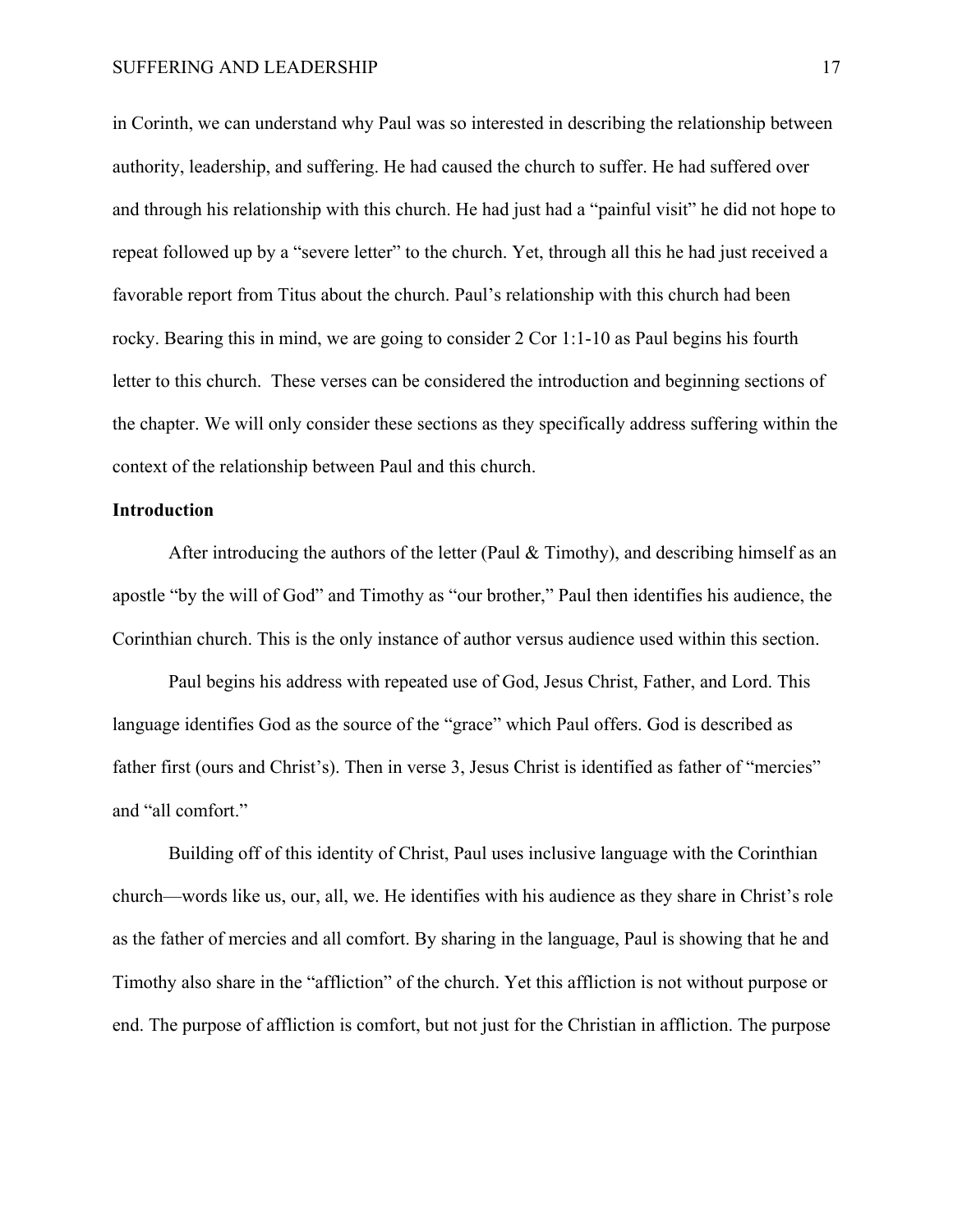of that comfort is in order that comfort may be shared with other Christians in "any" affliction. God comforts us, so we can share that comfort to others.

# **Beginning**

Verse 5 then shifts from the sharing of comfort to the sharing of sufferings. In this case, however, we don't share with each other, but with Christ. In fact, it is the sharing of sufferings with Christ that allows us to share in comfort with him as well.

The language shifts at this point away from the previous inclusive language and creates a leader/follower relationship. Paul and Timothy are now the "we" and "our" used with the Corinthian church described as "you" and "your." This shift is important as Paul now wants to separate the recipients of affliction and suffering from the general to the specific. The "afflicted" now becomes Paul and Timothy. Yet they are afflicted for the church's comfort and salvation (v. 6). If Paul and Timothy are "comforted" it is also for the church's comfort. Yet the path to comfort in this case comes from the church patiently enduring the same sufferings that Paul and Timothy endured. Comfort comes from suffering in both cases. Either the leader suffers or the followers suffer, but either way the result should be comfort.

The beauty of verse 7 is that while the language keeps the church and the authors separate, they still share together in both sufferings and comfort. Therefore, while the leader and followers are still separate in role, they are also joined in their experience with Christ.

The rest of this section then details a specific affliction experienced by Paul and Timothy in Asia. Within this context, it is obvious that Paul intends this section as a source of comfort for the church in Corinth that they might put their hope in a God who delivers. This explanation also fits with Paul's previous interaction with this church. If he can deliver from death itself, God is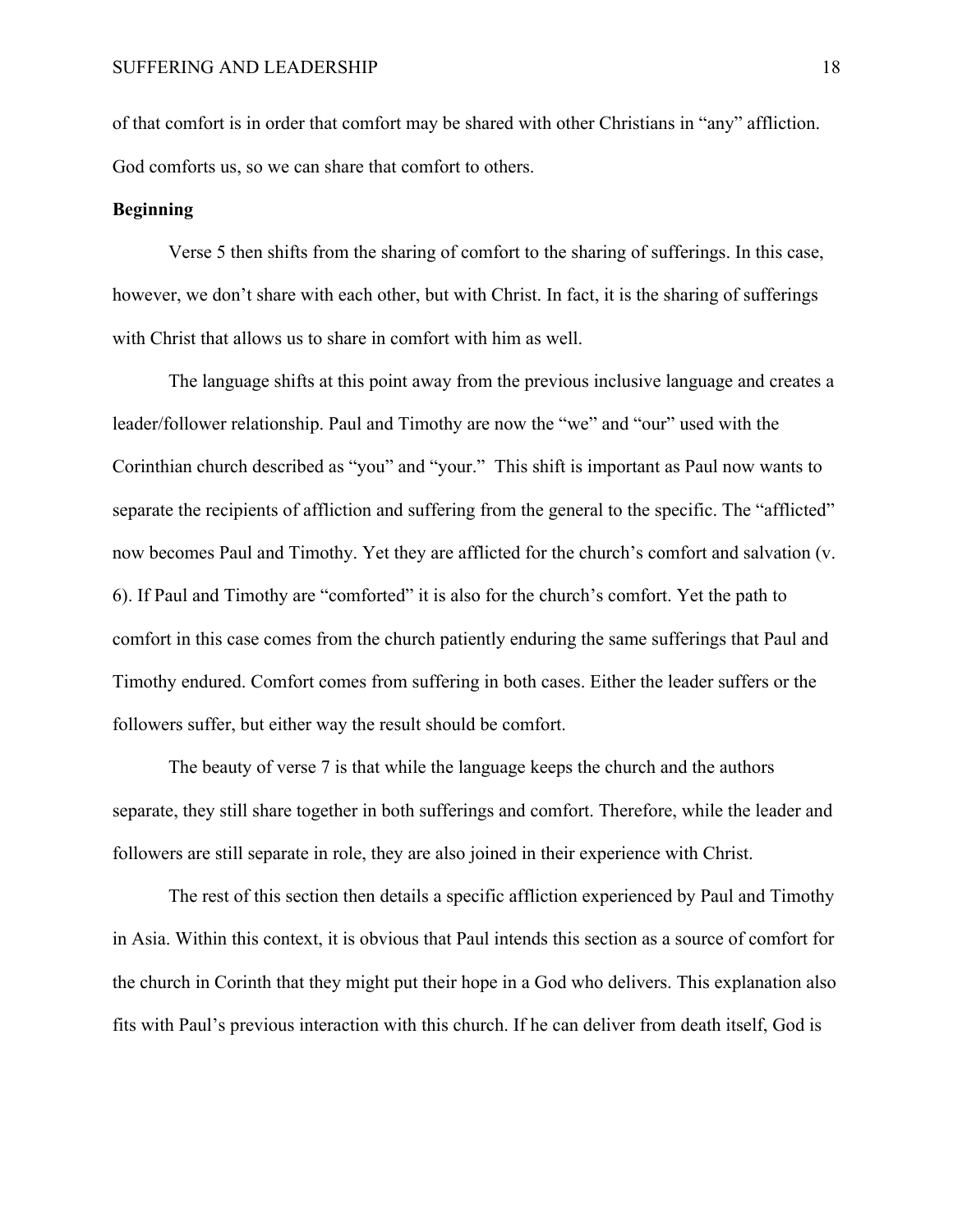able to deliver the church in Corinth from whatever sins, sufferings, and peril existed in their past.

# **Discussion of 2 Corinthians 1**

We have earlier considered how Paul describes the gaining, maintaining, challenges, and aim of leadership. Paul gained leadership from God. He maintained it through suffering, weakness, and humility. His authority was challenged because of the perception of his failures within the church, and his aim remained to fulfill his responsibility of keeping the gospel foremost.

Paul knew that he was dealing with a church that had suffered even at his own hand. His authority, given to him by God, required him to repeatedly confront this church over its sin. The authority wielded by Paul was gained from God himself through Christ on the road to Damascus. Yet Paul does confront the church from a position of humility granted him by his own sufferings. His authority is maintained in continued weakness. His introduction to this letter sets the tone for the rest of it. Paul is encouraging the church, while preparing them for the fact that suffering will come and has come. This challenge of Paul's authority based on Paul's insistence on leading from weakness creates a tension as the church suffers. In all likelihood, the Corinthian church wanted a leader that they could revere, not one who insisted on Christ's retention of all reverence. Paul instead joins with the church in acknowledging his own suffering and weakness. However, that suffering and affliction is not the final result. Ultimately, comfort is the outcome. The suffering may not go away, but neither will the comfort by this explanation. Continued suffering forces the leader into a position of weakness and magnifies the glory of God. Therefore, Paul remains consistent in his leadership aim.

### **Conclusions on Leadership and Suffering**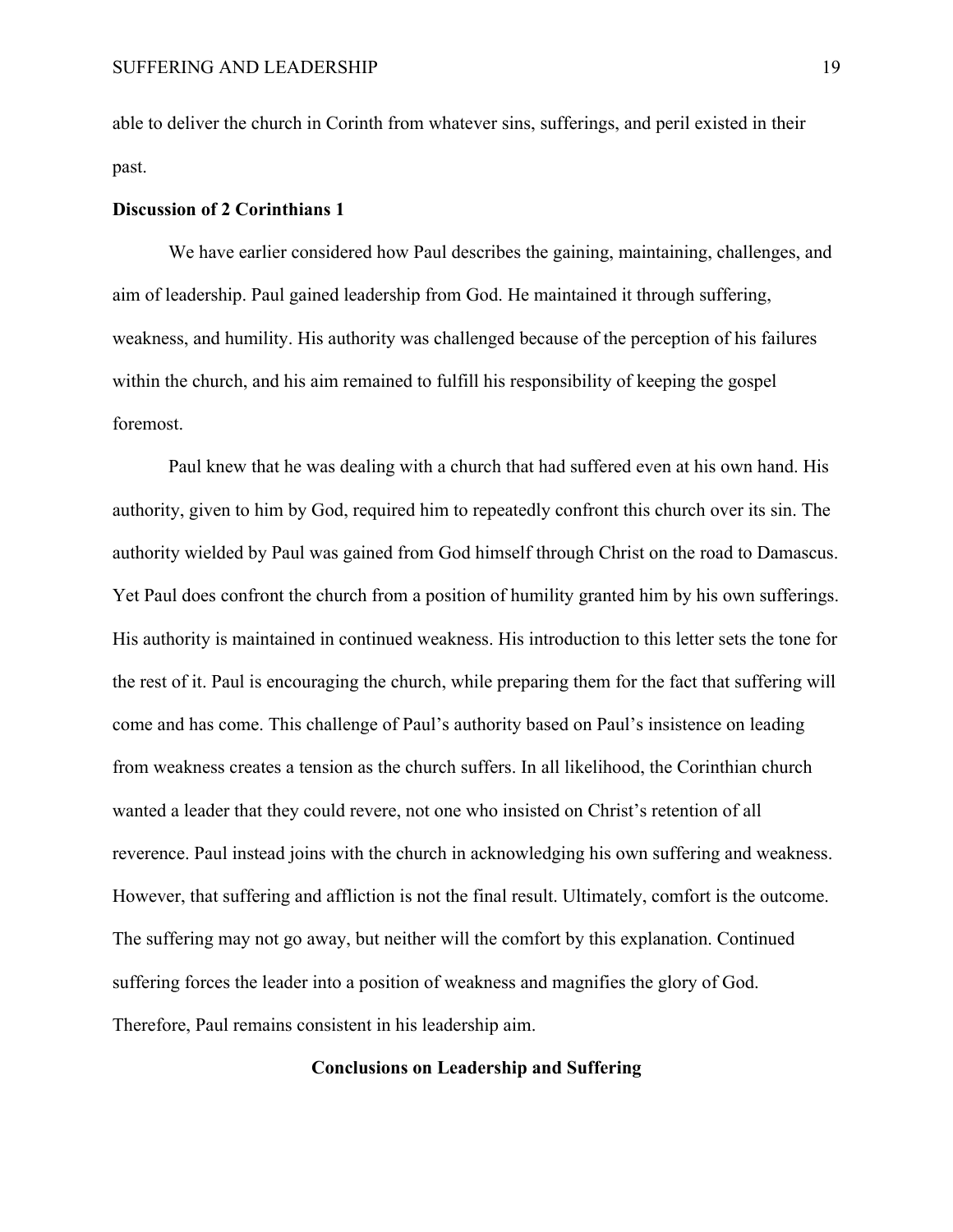While leadership is often sought in this world, those desiring positions of leadership must be cognizant of all that leadership entails. The path to leadership is often fraught with suffering. That suffering allows the leader more than just empathy as others go through trials of their own. Suffering does not necessarily imply a future in leadership. It does, however, create a context to offer comfort to others. It opens doors that might otherwise remain closed. Personal suffering offers the leader the opportunity to provide comfort to those in the midst of trails. God uses suffering as a proving ground for Christian leaders. The gospel is best presented from weakness so that the comfort gained from the truth of Christ's life, death, resurrection, and ascension is real and presented to others for the reality that is present in the leader's life.

The experience of leadership entails suffering as well. Any suffering undergone by followers must be borne by the leader as well if he or she genuinely cares about the followers. Leadership implies suffering. To care is to suffer. Therefore, the leader then genuinely joins in the sufferings of others. However, all suffering should not be viewed as sanctification and summarily dismissed. All suffer in a fallen world, but it is only the Christian who joins in Christ's sufferings.

Finally, there is no end to Christian weakness, regardless of position. The gospel is understood through weakness as we identify ourselves as sinners in need of a savior. The gospel is maintained through weakness as there is no arrival date when life entails no more suffering and sin until Christ's return. The gospel is taken forth in weakness as we offer nothing to others beyond what we ourselves received.